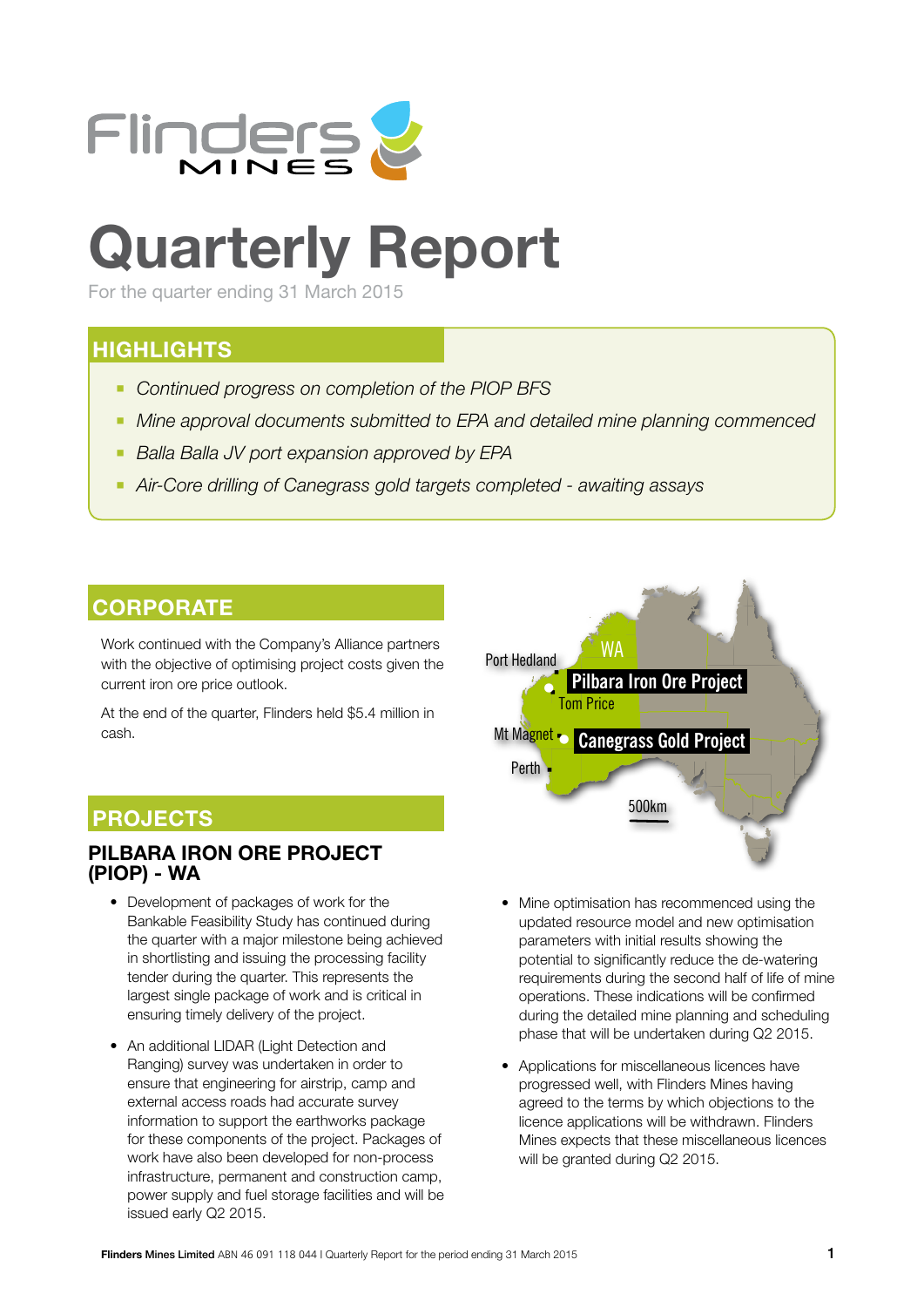#### Metallurgical Test Work

Outotec was commissioned to carry out thickening and filtration test work on samples of tailings generated during the pilot plant test work. These samples are representative of operational tailings with the tests providing validating data for the mass and water balance used in facilitating the design of the wet processing plant.

Samples for materials handling characterisation tests were generated and dispatched to the University of Newcastle, Centre of Bulk Solids and Particulate Technologies. Two 500kg samples representing Year 1-5 and Life of Mine at the PIOP were generated from laboratory scale and pilot-plant scale iron ore composites. This suite of tests measures the flow properties of the iron ore to provide parameters for the efficient and reliable design of bulk storage and handling facilities such as bins, chutes, conveyors and train/ship loaders. Results from this testwork are expected in April 2015.

A 300kg customer sample for sinter testing has been generated from laboratory scale and pilot scale iron ore composites. It is expected to be dispatched to the University of Science and Technology in Beijing China for testing in Q2 2015.

A report covering the Phase V Metallurgy Testwork program was completed and peer reviewed during the quarter and has been issued along with a mass balance, block flow diagram, process flow diagram and process design criteria in the EPC tender package for design of the processing plant.

#### Environment and Approvals

A referral document supporting Stage 2 activities, including tailings storage and on site processing was prepared and submitted to the WA EPA. The EPA has since advised Flinders Mines that the referral will be assessed on proponent information (API) Category A, indicating the proposal is straight forward and the proponent has provided sufficient information on environmental impacts at the referral stage.

### Exploration and Evaluation Activities

### **WESTERN AUSTRALIA**

### **PILBARA IRON ORE PROJECT**

There were no exploration and evaluation activities carried out on the Company's PIOP tenements during the March 2015 quarter.

### **CANEGRASS GOLD PROJECT**

During the quarter a small Air-Core (AC) drilling program was undertaken at the Honeypot and Boulder prospects to ensure that the Company can meet its tenement commitments *(Figure 1)*. This program was designed to follow up the significant Au in soil anomalies identified during previous phases of exploration *(Figures 2 and 3)*. The aim of the drilling was to gain a better understanding of the bedrock geology and structures as well as to try and identify the primary source of the gold anomalism. A total of 106 holes for 1,904m were drilled at the Honeypot Prospect and 30 holes for 753m at the Boulder Prospect *(Table 1, Figures 2 and 3)*. Samples have been submitted to a laboratory in Perth and assays will be reported as soon as they are received.



Figure 1 : *Canegrass Gold Project is located approximately 60km SE from Mt Magnet, Western Australia.*



Figure 2 : *Honeypot Prospect AC drillholes targeting gold in soil anomaly, drilled in March 2015.*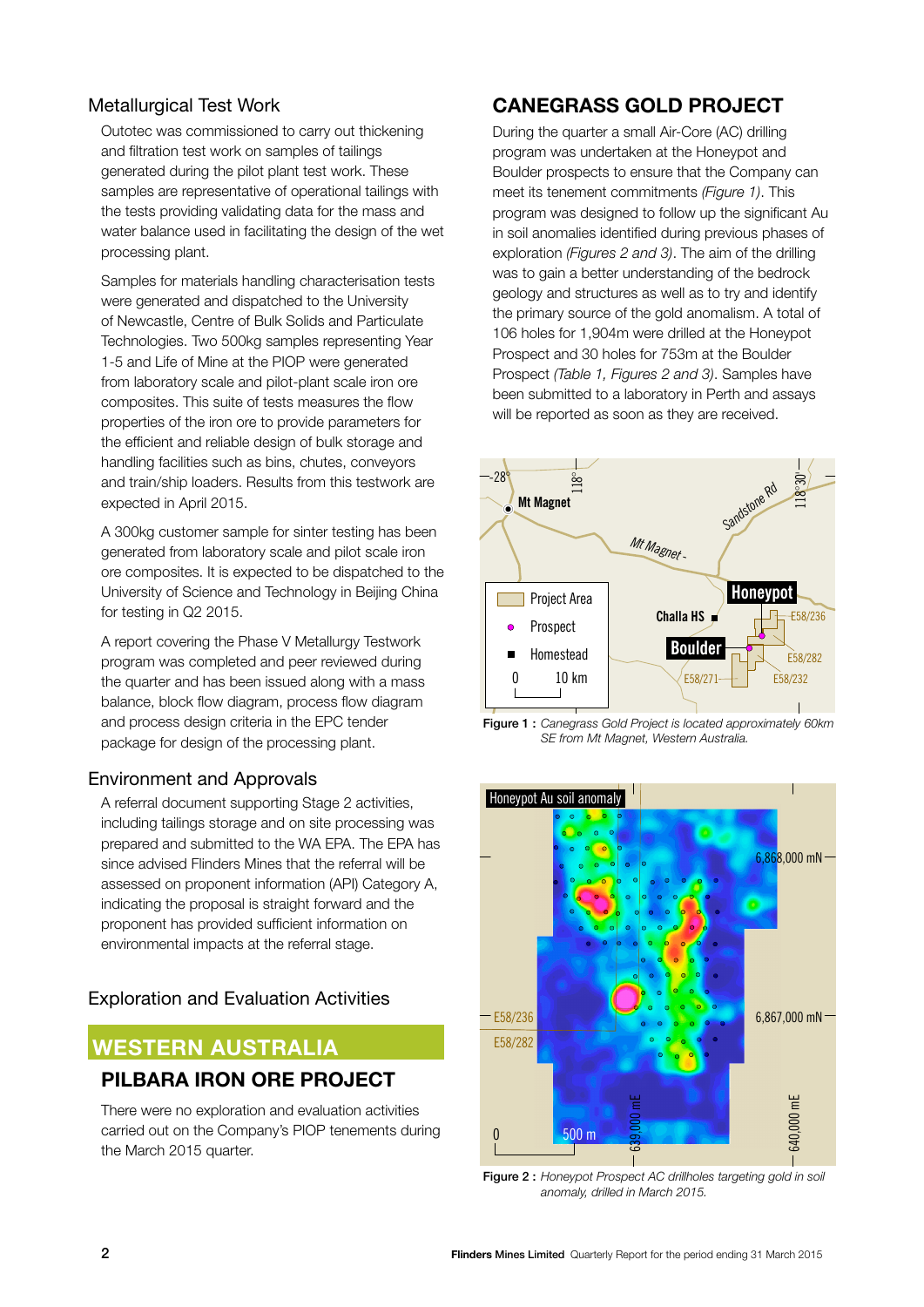

Figure 3 : *Boulder Prospect AC drillholes targeting gold in soil anomaly, drilled in March 2015.*

### **SOUTH AUSTRALIA**

There were no exploration and evaluation activities carried out on the Company's South Australian tenements during the March 2015 quarter.

Ian Gordon Managing Director 29 April 2015

#### Contact us

#### Ian Gordon

Managing Director Ph: (08) 8132 7950 Email: info@flindersmines.com

#### Investor Relations

#### Duncan Gordon

Executive Director - Adelaide Equity Partners Ph: (08) 8232 8800 or 0404 006 444 Email: dgordon@adelaideequity.com.au

#### Head Office

Level 1, 135 Fullarton Road Rose Park South Australia 5067

PO Box 4031 Norwood South South Australia 5067

Ph: (08) 8132 7950 Fax: (08) 8132 7999 Email: info@flindersmines.com

*www.flindersmines.com*

#### Qualifying Statements

#### Forward-looking statements

*This release may include forward-looking statements. These forwardlooking statements are based on management's expectations and beliefs concerning future events as of the time of the release of this document. Forward-looking statements are necessarily subject to risks, uncertainties and other factors, some of which are outside the control of Flinders Mines Limited, that could cause actual results to differ materially from such statements. Flinders Mines Limited makes no undertaking to subsequently update or revise the forward-looking statements made in this release to reflect events or circumstances after the date of this release.*

#### Exploration Targets

*Exploration Targets are reported according to Clause 17 of the 2012 JORC Code. This means that the potential quantity and grade is conceptual in nature and that considerable further exploration, particularly drilling, is necessary before any Identified Mineral Resource*  can be reported. It is uncertain if further exploration will lead to a larger, *smaller or any Mineral Resource.*

#### Competent Persons

*The information in this report that relates to Exploration Targets, Exploration Results, or Mineral Resources is based on information compiled by Dr Graeme McDonald who is a member of the Australian Institute of Mining and Metallurgy and a full-time employee of Flinders Mines Limited. Graeme McDonald has sufficient experience that is*  relevant to the styles of mineralisation and types of deposits under *consideration and to the activity which he is undertaking to qualify as a Competent Person as defined in the 2012 Edition of the 'Australasian Code for Reporting of Exploration Results, Mineral Resources and Ore Reserves. Graeme McDonald consents to the inclusion in the report of the matters based on his information in the form and context in which it appears.*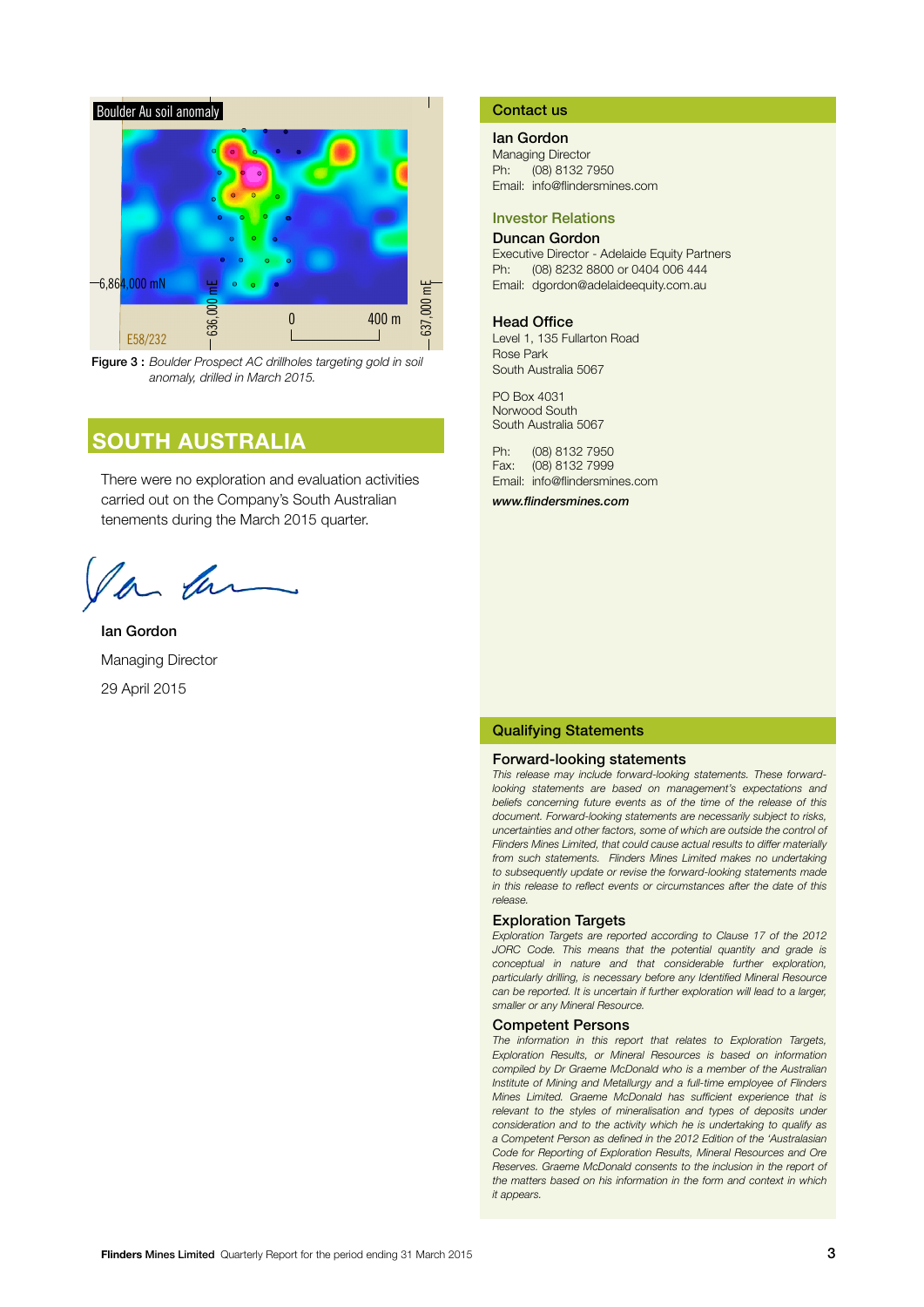#### Table 1 : *Summary of Canegrass Gold Project 2015 Aircore drillholes.*

| Hole          | <b>Prospect</b> | <b>Tenement</b> | MGAz50 E | MGAz50N | RL(m) | Dip   | <b>Azimuth</b> | <b>Total Depth (m)</b> |
|---------------|-----------------|-----------------|----------|---------|-------|-------|----------------|------------------------|
| <b>BAC002</b> | Boulder         | E58/232         | 636151   | 6864697 | 452.8 | $-70$ | 270            | 27                     |
| <b>BAC003</b> | <b>Boulder</b>  | E58/232         | 636250   | 6864694 | 455.2 | $-70$ | 270            | 34                     |
| BAC004        | Boulder         | E58/232         | 636343   | 6864691 | 455.9 | $-70$ | 270            | 13                     |
| <b>BAC005</b> | <b>Boulder</b>  | E58/232         | 636015   | 6864602 | 453.3 | $-70$ | 270            | $20\,$                 |
| BAC006        | <b>Boulder</b>  | E58/232         | 636099   | 6864597 | 453.1 | $-70$ | 270            | 23                     |
| <b>BAC007</b> | <b>Boulder</b>  | E58/232         | 636203   | 6864597 | 454.5 | $-70$ | 270            | $26\,$                 |
| <b>BAC008</b> | Boulder         | E58/232         | 636307   | 6864600 | 459.6 | $-70$ | 270            | 27                     |
| <b>BAC009</b> | <b>Boulder</b>  | E58/232         | 636402   | 6864598 | 459.0 | $-70$ | 270            | 31                     |
| <b>BAC010</b> | Boulder         | E58/232         | 636040   | 6864503 | 451.2 | $-70$ | 270            | 11                     |
| BAC011        | <b>Boulder</b>  | E58/232         | 636146   | 6864503 | 453.4 | $-70$ | 270            | 8                      |
| <b>BAC012</b> | Boulder         | E58/232         | 636222   | 6864500 | 458.4 | $-70$ | 270            | 32                     |
| <b>BAC014</b> | <b>Boulder</b>  | E58/232         | 636012   | 6864381 | 449.6 | $-70$ | 270            | 31                     |
| <b>BAC015</b> | Boulder         | E58/232         | 636103   | 6864399 | 451.0 | $-70$ | 270            | $26\,$                 |
| BAC016        | <b>Boulder</b>  | E58/232         | 636196   | 6864399 | 453.8 | $-70$ | 270            | 17                     |
| BAC017        | Boulder         | E58/232         | 636306   | 6864392 | 455.1 | $-70$ | 270            | 32                     |
| <b>BAC019</b> | <b>Boulder</b>  | E58/232         | 636042   | 6864297 | 448.6 | $-70$ | 270            | $20\,$                 |
| BAC020        | <b>Boulder</b>  | E58/232         | 636144   | 6864298 | 449.1 | $-70$ | 270            | 17                     |
| <b>BAC021</b> | <b>Boulder</b>  | E58/232         | 636250   | 6864303 | 450.2 | $-70$ | 270            | 23                     |
| BAC022        | Boulder         | E58/232         | 636353   | 6864295 | 451.6 | $-70$ | 270            | 22                     |
| <b>BAC024</b> | <b>Boulder</b>  | E58/232         | 636096   | 6864199 | 448.5 | $-70$ | 270            | 27                     |
| <b>BAC025</b> | Boulder         | E58/232         | 636198   | 6864203 | 450.4 | $-70$ | 270            | $25\,$                 |
| <b>BAC026</b> | <b>Boulder</b>  | E58/232         | 636294   | 6864197 | 449.9 | $-70$ | 270            | $20\,$                 |
| BAC028        | Boulder         | E58/232         | 636053   | 6864104 | 447.4 | $-70$ | 270            | $30\,$                 |
| <b>BAC029</b> | <b>Boulder</b>  | E58/232         | 636138   | 6864102 | 449.5 | $-70$ | 270            | $30\,$                 |
| <b>BAC030</b> | Boulder         | E58/232         | 636258   | 6864100 | 455.4 | $-70$ | 270            | 36                     |
| <b>BAC031</b> | <b>Boulder</b>  | E58/232         | 636356   | 6864099 | 451.9 | $-70$ | 270            | 28                     |
| BAC033        | Boulder         | E58/232         | 636109   | 6863992 | 448.9 | $-70$ | 270            | 16                     |
| <b>BAC034</b> | <b>Boulder</b>  | E58/232         | 636194   | 6863988 | 451.6 | $-70$ | 270            | 28                     |
| BAC035        | Boulder         | E58/232         | 636300   | 6863991 | 452.6 | $-70$ | 270            | 35                     |
| BAC036        | Boulder         | E58/232         | 636358   | 6864294 | 451.6 | $-70$ | 270            | 38                     |
| <b>HAC001</b> | Honeypot        | E58/282         | 638912   | 6868255 | 448.8 | $-70$ | 90             | $\,8\,$                |
| <b>HAC002</b> | Honeypot        | E58/236         | 638817   | 6868254 | 448.2 | $-70$ | 90             | $\overline{7}$         |
| <b>HAC003</b> | Honeypot        | E58/236         | 638719   | 6868249 | 448.3 | $-70$ | 90             | $\boldsymbol{9}$       |
| <b>HAC004</b> | Honeypot        | E58/236         | 638613   | 6868251 | 448.1 | $-70$ | 90             | $\boldsymbol{9}$       |
| <b>HAC005</b> | Honeypot        | E58/236         | 638522   | 6868250 | 447.3 | $-70$ | 90             | $\boldsymbol{9}$       |
| <b>HAC006</b> | Honeypot        | E58/236         | 638861   | 6868152 | 448.7 | $-70$ | 90             | $\mathfrak{Z}$         |
| <b>HAC007</b> | Honeypot        | E58/236         | 638766   | 6868147 | 448.4 | $-70$ | 90             | $\overline{4}$         |
| <b>HAC008</b> | Honeypot        | E58/236         | 638660   | 6868143 | 448.4 | $-70$ | 90             | $\sqrt{2}$             |
| <b>HAC009</b> | Honeypot        | E58/236         | 638565   | 6868144 | 448.0 | $-70$ | $90\,$         | $14\,$                 |
| <b>HAC010</b> | Honeypot        | E58/282         | 638913   | 6868054 | 449.6 | $-70$ | $90\,$         | $\overline{4}$         |
| <b>HAC011</b> | Honeypot        | E58/236         | 638817   | 6868050 | 449.1 | $-70$ | 90             | $\overline{4}$         |
| <b>HAC012</b> | Honeypot        | E58/236         | 638711   | 6868052 | 448.2 | $-70$ | 90             | $\mathbf{1}$           |
| <b>HAC013</b> | Honeypot        | E58/236         | 638613   | 6868046 | 448.4 | $-70$ | $90\,$         | $6\,$                  |
| <b>HAC014</b> | Honeypot        | E58/236         | 638514   | 6868055 | 447.7 | $-70$ | 90             | $\sqrt{5}$             |
| <b>HAC015</b> | Honeypot        | E58/282         | 639066   | 6867956 | 450.9 | $-70$ | 90             | 21                     |
| <b>HAC016</b> | Honeypot        | E58/282         | 638962   | 6867948 | 450.4 | $-70$ | 90             | $\overline{7}$         |
| HAC017        | Honeypot        | E58/236         | 638869   | 6867953 | 449.8 | $-70$ | 90             | $\overline{c}$         |
| <b>HAC018</b> | Honeypot        | E58/236         | 638769   | 6867947 | 449.2 | $-70$ | $90\,$         | $\boldsymbol{9}$       |
| <b>HAC019</b> | Honeypot        | E58/236         | 638669   | 6867940 | 448.6 | $-70$ | $90\,$         | $\,8\,$                |
| <b>HAC020</b> | Honeypot        | E58/236         | 638548   | 6867940 | 448.3 | $-70$ | 90             | 12                     |
| <b>HAC021</b> | Honeypot        | E58/282         | 639518   | 6867850 | 454.5 | $-70$ | $90\,$         | $\,6\,$                |
| <b>HAC022</b> | Honeypot        | E58/282         | 639416   | 6867845 | 453.1 | $-70$ | $90\,$         | 23                     |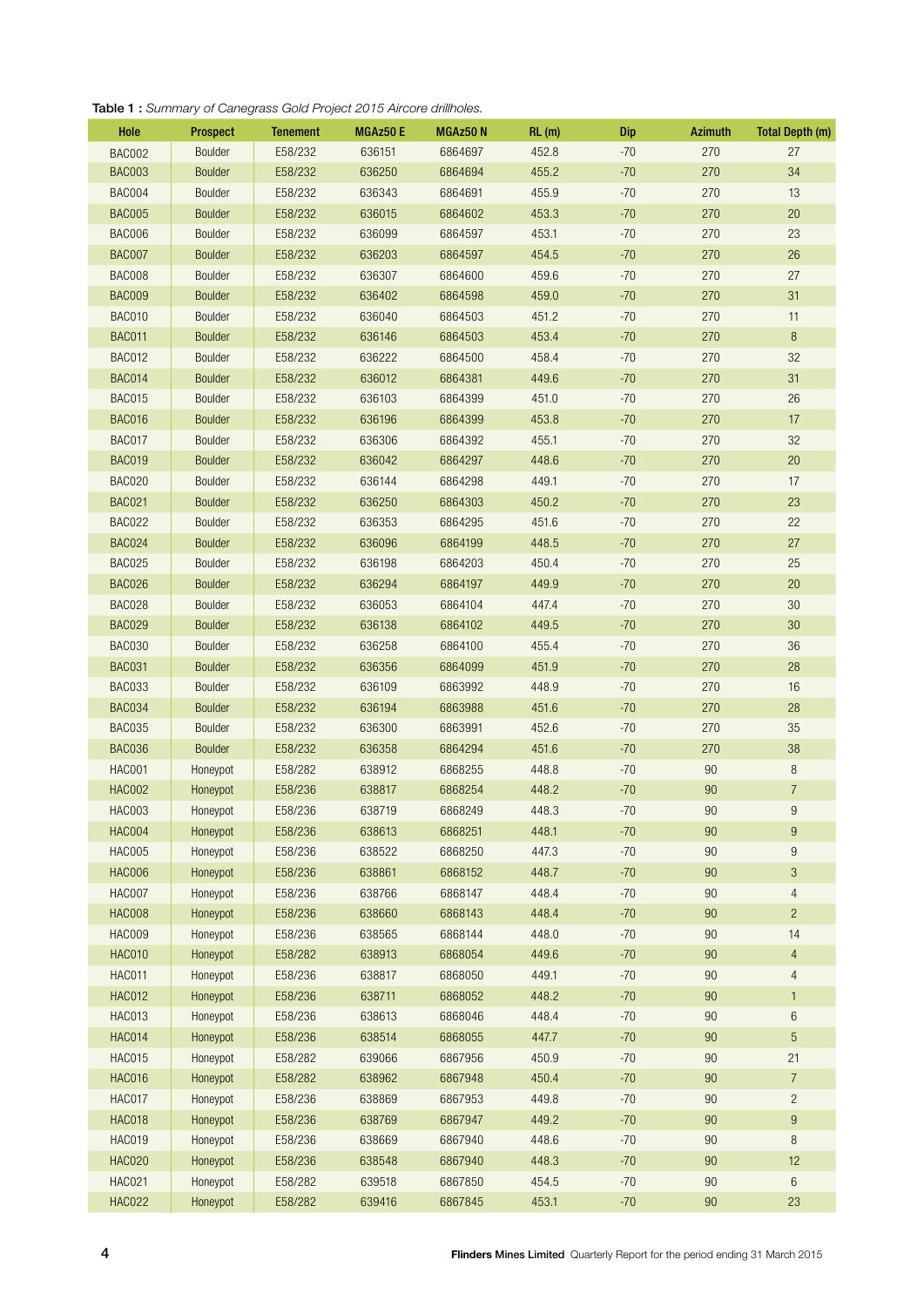#### Table 1 : *Summary of Canegrass Gold Project 2015 Aircore drillholes (cont).*

| Hole          | <b>Prospect</b> | <b>Tenement</b> | MGAz50 E | MGAz50 N | RL(m) | <b>Dip</b> | <b>Azimuth</b> | <b>Total Depth (m)</b>    |
|---------------|-----------------|-----------------|----------|----------|-------|------------|----------------|---------------------------|
| <b>HAC023</b> | Honeypot        | E58/282         | 639317   | 6867851  | 452.9 | $-70$      | 90             | 14                        |
| <b>HAC024</b> | Honeypot        | E58/282         | 639212   | 6867850  | 452.3 | $-70$      | 90             | 11                        |
| <b>HAC025</b> | Honeypot        | E58/282         | 639120   | 6867839  | 451.7 | $-70$      | 90             | $\overline{c}$            |
| <b>HAC026</b> | Honeypot        | E58/282         | 639011   | 6867852  | 451.4 | $-70$      | 90             | $\boldsymbol{9}$          |
| <b>HAC027</b> | Honeypot        | E58/282         | 638910   | 6867846  | 450.7 | $-70$      | 90             | $16\,$                    |
| <b>HAC028</b> | Honeypot        | E58/236         | 638812   | 6867843  | 449.6 | $-70$      | 90             | $\mathfrak{B}$            |
| <b>HAC029</b> | Honeypot        | E58/236         | 638721   | 6867844  | 449.1 | $-70$      | 90             | 3                         |
| <b>HAC030</b> | Honeypot        | E58/236         | 638616   | 6867852  | 448.8 | $-70$      | 90             | 10                        |
| <b>HAC031</b> | Honeypot        | E58/236         | 638512   | 6867839  | 448.9 | $-70$      | 90             | 16                        |
| <b>HAC032</b> | Honeypot        | E58/282         | 639466   | 6867748  | 453.4 | $-70$      | 90             | 17                        |
| HAC033        | Honeypot        | E58/282         | 639365   | 6867746  | 452.6 | $-70$      | 90             | 13                        |
| <b>HAC034</b> | Honeypot        | E58/282         | 639262   | 6867745  | 452.5 | $-70$      | 90             | 37                        |
| <b>HAC035</b> | Honeypot        | E58/282         | 639164   | 6867745  | 452.4 | $-70$      | 90             | $\, 8$                    |
| HAC036        | Honeypot        | E58/282         | 639069   | 6867746  | 452.2 | $-70$      | 90             | $\sqrt{3}$                |
| HAC037        | Honeypot        | E58/282         | 638965   | 6867745  | 451.5 | $-70$      | 90             | $\,6$                     |
| <b>HAC038</b> | Honeypot        | E58/236         | 638867   | 6867749  | 450.8 | $-70$      | 90             | 17                        |
| <b>HAC039</b> | Honeypot        | E58/236         | 638768   | 6867747  | 449.7 | $-70$      | 90             | $\sqrt{3}$                |
| <b>HAC040</b> | Honeypot        | E58/236         | 638656   | 6867735  | 449.8 | $-70$      | 90             | $\sqrt{3}$                |
| HAC041        | Honeypot        | E58/236         | 638572   | 6867755  | 449.3 | $-70$      | 90             | $\sqrt{5}$                |
| <b>HAC042</b> | Honeypot        | E58/282         | 639528   | 6867652  | 454.4 | $-70$      | 90             | 12                        |
| HAC043        | Honeypot        | E58/282         | 639410   | 6867651  | 453.4 | $-70$      | 90             | 50                        |
| HAC044        | Honeypot        | E58/282         | 639312   | 6867650  | 454.0 | $-70$      | 90             | 17                        |
| HAC045        | Honeypot        | E58/282         | 639214   | 6867651  | 453.7 | $-70$      | 90             | 19                        |
| HAC046        | Honeypot        | E58/282         | 639111   | 6867648  | 453.4 | $-70$      | 90             | 15                        |
| HAC047        | Honeypot        | E58/282         | 639022   | 6867648  | 452.6 | $-70$      | 90             | $\overline{c}$            |
| <b>HAC048</b> | Honeypot        | E58/282         | 638903   | 6867641  | 451.6 | $-70$      | 90             | $\overline{4}$            |
| HAC049        | Honeypot        | E58/236         | 638828   | 6867652  | 450.8 | $-70$      | 90             | 15                        |
| <b>HAC050</b> | Honeypot        | E58/236         | 638716   | 6867649  | 449.8 | $-70$      | 90             | 12                        |
| <b>HAC051</b> | Honeypot        | E58/236         | 638615   | 6867655  | 449.8 | $-70$      | 90             | $\overline{c}$            |
| <b>HAC052</b> | Honeypot        | E58/282         | 639449   | 6867550  | 454.8 | $-70$      | 90             | 12                        |
| <b>HAC053</b> | Honeypot        | E58/282         | 639367   | 6867556  | 455.4 | $-70$      | 90             | 32                        |
| <b>HAC054</b> | Honeypot        | E58/282         | 639265   | 6867555  | 455.6 | $-70$      | 90             | 10                        |
| <b>HAC055</b> | Honeypot        | E58/282         | 639167   | 6867552  | 454.4 | $-70$      | 90             | 13                        |
| <b>HAC056</b> | Honeypot        | E58/282         | 639067   | 6867550  | 454.4 | $-70$      | 90             | 3                         |
| HAC057        | Honeypot        | E58/282         | 638964   | 6867553  | 452.7 | $-70$      | 90             | $\overline{c}$            |
| <b>HAC058</b> | Honeypot        | E58/236         | 638865   | 6867550  | 451.9 | $-70$      | 90             | 17                        |
| <b>HAC059</b> | Honeypot        | E58/236         | 638767   | 6867552  | 450.6 | $-70$      | 90             | $\overline{4}$            |
| <b>HAC060</b> | Honeypot        | E58/236         | 638669   | 6867549  | 450.5 | $-70$      | 90             | 11                        |
| <b>HAC061</b> | Honeypot        | E58/282         | 639512   | 6867450  | 455.1 | $-70$      | 90             | 10                        |
| <b>HAC062</b> | Honeypot        | E58/282         | 639409   | 6867456  | 455.3 | $-70$      | 90             | 44                        |
| <b>HAC063</b> | Honeypot        | E58/282         | 639311   | 6867450  | 455.7 | $-70$      | 90             | 19                        |
| <b>HAC064</b> | Honeypot        | E58/282         | 639208   | 6867455  | 454.9 | $-70$      | 90             | $\boldsymbol{9}$          |
| <b>HAC065</b> | Honeypot        | E58/282         | 639106   | 6867456  | 454.2 | $-70$      | 90             | 35                        |
| <b>HAC066</b> | Honeypot        | E58/282         | 639011   | 6867453  | 453.1 | $-70$      | 90             | $15\,$                    |
| HAC067        | Honeypot        | E58/282         | 638908   | 6867454  | 452.3 | $-70$      | 90             | $\ensuremath{\mathsf{3}}$ |
| <b>HAC068</b> | Honeypot        | E58/236         | 638821   | 6867460  | 451.3 | $-70$      | 90             | $\mathbf{1}$              |
| <b>HAC069</b> | Honeypot        | E58/236         | 638717   | 6867452  | 451.2 | $-70$      | 90             | $10$                      |
| <b>HAC070</b> | Honeypot        | E58/282         | 639460   | 6867353  | 455.2 | $-70$      | 90             | $30\,$                    |
| <b>HAC071</b> | Honeypot        | E58/282         | 639369   | 6867347  | 454.7 | $-70$      | 90             | 81                        |
| <b>HAC072</b> | Honeypot        | E58/282         | 639267   | 6867349  | 454.4 | $-70$      | 90             | 9                         |
| HAC073        | Honeypot        | E58/282         | 639166   | 6867352  | 453.4 | $-70$      | 90             | $16\,$                    |
| <b>HAC074</b> | Honeypot        | E58/282         | 639062   | 6867350  | 453.0 | $-70$      | 90             | 29                        |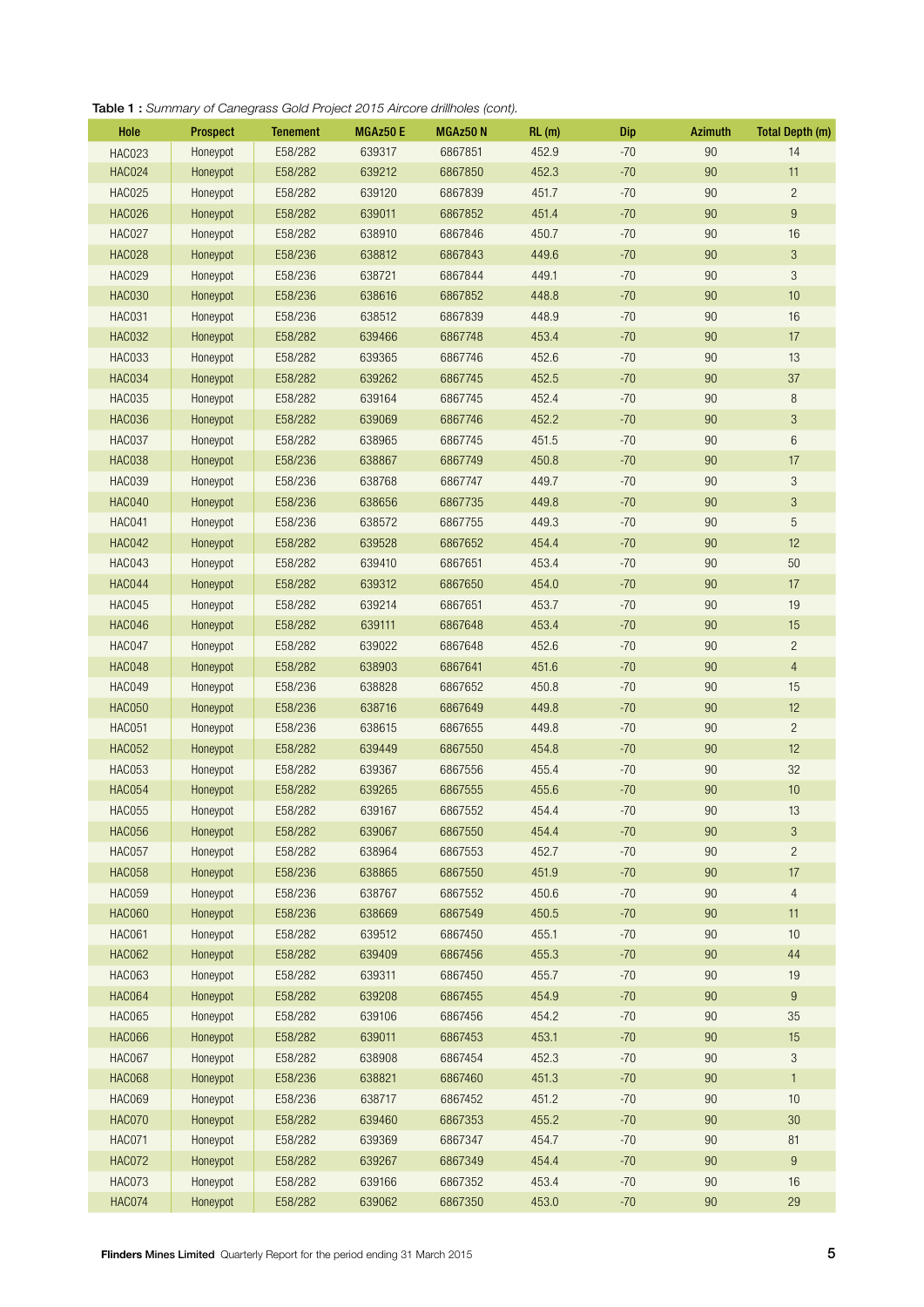| <b>Table 1:</b> Summary of Canegrass Gold Project 2015 Aircore drillholes (cont). |  |  |  |  |  |  |  |  |  |  |
|-----------------------------------------------------------------------------------|--|--|--|--|--|--|--|--|--|--|
|-----------------------------------------------------------------------------------|--|--|--|--|--|--|--|--|--|--|

| <b>Hole</b>   | <b>Prospect</b> | <b>Tenement</b> | MGAz50 E | MGAz50 N | RL(m) | Dip   | <b>Azimuth</b> | <b>Total Depth (m)</b> |
|---------------|-----------------|-----------------|----------|----------|-------|-------|----------------|------------------------|
| <b>HAC075</b> | Honeypot        | E58/282         | 639515   | 6867251  | 455.4 | $-70$ | 90             | 25                     |
| <b>HAC076</b> | Honeypot        | E58/282         | 639406   | 6867258  | 454.7 | $-70$ | 90             | 45                     |
| HAC077        | Honeypot        | E58/282         | 639315   | 6867253  | 454.3 | $-70$ | 90             | 30                     |
| <b>HAC078</b> | Honeypot        | E58/282         | 639215   | 6867258  | 453.4 | $-70$ | 90             | 18                     |
| <b>HAC079</b> | Honeypot        | E58/282         | 639113   | 6867251  | 453.7 | $-70$ | 90             | 13                     |
| <b>HAC080</b> | Honeypot        | E58/282         | 639011   | 6867246  | 453.5 | $-70$ | 90             | 24                     |
| <b>HAC081</b> | Honeypot        | E58/282         | 639461   | 6867151  | 455.7 | $-70$ | 90             | 41                     |
| <b>HAC082</b> | Honeypot        | E58/282         | 639366   | 6867152  | 455.2 | $-70$ | 90             | 48                     |
| <b>HAC083</b> | Honeypot        | E58/282         | 639266   | 6867156  | 455.5 | $-70$ | 90             | 15                     |
| <b>HAC084</b> | Honeypot        | E58/282         | 639162   | 6867143  | 455.7 | $-70$ | 90             | 14                     |
| <b>HAC085</b> | Honeypot        | E58/282         | 639061   | 6867144  | 456.1 | $-70$ | 90             | 17                     |
| <b>HAC086</b> | Honeypot        | E58/282         | 639508   | 6867057  | 457.1 | $-70$ | 90             | 30                     |
| <b>HAC087</b> | Honeypot        | E58/282         | 639409   | 6867056  | 458.0 | $-70$ | 90             | 34                     |
| <b>HAC088</b> | Honeypot        | E58/282         | 639310   | 6867053  | 457.9 | $-70$ | 90             | 38                     |
| <b>HAC089</b> | Honeypot        | E58/282         | 639210   | 6867049  | 457.8 | $-70$ | 90             | 20                     |
| <b>HAC090</b> | Honeypot        | E58/282         | 639105   | 6867049  | 456.9 | $-70$ | 90             | 22                     |
| <b>HAC091</b> | Honeypot        | E58/282         | 639017   | 6867052  | 456.4 | $-70$ | 90             | 18                     |
| <b>HAC092</b> | Honeypot        | E58/282         | 639561   | 6866950  | 458.6 | $-70$ | 90             | 21                     |
| <b>HAC093</b> | Honeypot        | E58/282         | 639464   | 6866955  | 458.5 | $-70$ | 90             | 43                     |
| <b>HAC094</b> | Honeypot        | E58/282         | 639369   | 6866948  | 458.3 | $-70$ | 90             | 54                     |
| <b>HAC095</b> | Honeypot        | E58/282         | 639267   | 6866949  | 458.3 | $-70$ | 90             | 53                     |
| <b>HAC096</b> | Honeypot        | E58/282         | 639166   | 6866950  | 457.5 | $-70$ | 90             | 17                     |
| <b>HAC097</b> | Honeypot        | E58/282         | 639062   | 6866949  | 456.4 | $-70$ | 90             | 10                     |
| <b>HAC098</b> | Honeypot        | E58/282         | 639514   | 6866852  | 458.4 | $-70$ | 90             | 38                     |
| <b>HAC099</b> | Honeypot        | E58/282         | 639412   | 6866849  | 457.6 | $-70$ | 90             | 41                     |
| <b>HAC100</b> | Honeypot        | E58/282         | 639313   | 6866837  | 457.0 | $-70$ | 90             | 83                     |
| <b>HAC101</b> | Honeypot        | E58/282         | 639217   | 6866852  | 456.1 | $-70$ | 90             | 36                     |
| <b>HAC102</b> | Honeypot        | E58/282         | 639115   | 6866851  | 455.7 | $-70$ | 90             | 12                     |
| <b>HAC104</b> | Honeypot        | E58/282         | 639459   | 6866756  | 457.1 | $-70$ | 90             | 21                     |
| <b>HAC105</b> | Honeypot        | E58/282         | 639363   | 6866753  | 456.1 | $-70$ | 90             | 58                     |
| <b>HAC106</b> | Honeypot        | E58/282         | 639274   | 6866743  | 456.0 | $-70$ | 90             | 20                     |
| <b>HAC107</b> | Honeypot        | E58/282         | 639170   | 6866754  | 454.8 | $-70$ | 90             | 13                     |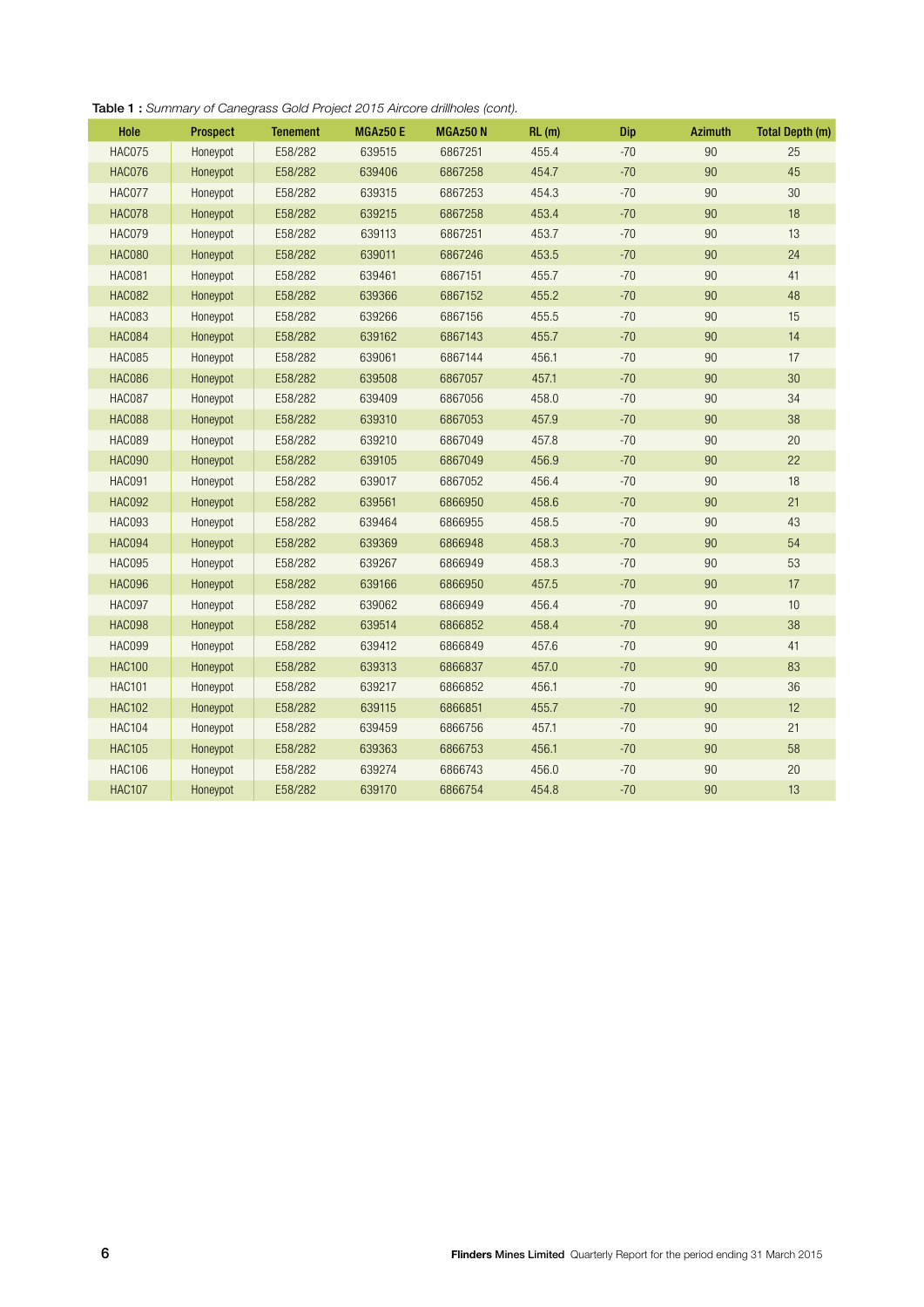### Flinders Mines Limited

#### Tenement Schedule For the quarter ending 31 March 2015

| <b>Tenement</b>                 | <b>Status</b>  | <b>Name</b>               | <b>Registered Holder</b><br>/Applicant | <b>Flinders Mines</b><br><b>Interest</b> |  |  |
|---------------------------------|----------------|---------------------------|----------------------------------------|------------------------------------------|--|--|
| <b>WESTERN AUSTRALIA</b>        |                |                           |                                        |                                          |  |  |
| <b>Pilbara Iron Ore Project</b> |                |                           |                                        |                                          |  |  |
| E47/1011                        | Granted        | <b>Bold Cliff</b>         | <b>Flinders Mines Ltd</b>              | 100%                                     |  |  |
| E47/1016                        | Granted        | <b>Mulga Downs</b>        | <b>Flinders Mines Ltd</b>              | 100%                                     |  |  |
| E47/1306                        | Granted        | <b>Hamersley West</b>     | <b>Flinders Mines Ltd</b>              | 100%                                     |  |  |
| E47/1560                        | Granted        | <b>Anvil</b>              | <b>Flinders Iron Pty Ltd</b>           | 100%                                     |  |  |
| L47/728                         | Pending        | <b>PIOP Airstrip</b>      | <b>Flinders Mines Ltd</b>              | 100%                                     |  |  |
| L47/730                         | Pending        | <b>PIOP Village</b>       | <b>Flinders Mines Ltd</b>              | 100%                                     |  |  |
| L47/731                         | Pending        | <b>Northern Road</b>      | <b>Flinders Mines Ltd</b>              | 100%                                     |  |  |
| L47/734                         | Pending        | <b>Southern Road</b>      | <b>Flinders Mines Ltd</b>              | 100%                                     |  |  |
| M47/1407                        | Granted        | <b>Hamersley West FMG</b> | <b>Flinders Mines Ltd</b>              | 100%                                     |  |  |
| M47/1451                        | Granted        | <b>Blacksmith ML</b>      | <b>Flinders Mines Ltd</b>              | 100%                                     |  |  |
| P47/1291                        | Granted        | <b>Gap Area</b>           | <b>Flinders Mines Ltd</b>              | 100%                                     |  |  |
| <b>Canegrass Project</b>        |                |                           |                                        |                                          |  |  |
| E58/232                         | Granted        | <b>Boulder Well</b>       | <b>Flinders Canegrass Pty Ltd</b>      | 100%                                     |  |  |
| E58/236                         | Granted        | <b>Challa</b>             | <b>Flinders Canegrass Pty Ltd</b>      | 100%                                     |  |  |
| E58/271                         | Granted        | <b>Gingier Pool</b>       | <b>Flinders Canegrass Pty Ltd</b>      | 100%                                     |  |  |
| E58/282                         | Granted        | <b>Honey Pot</b>          | <b>Flinders Canegrass Pty Ltd</b>      | 100%                                     |  |  |
| <b>SOUTH AUSTRALIA</b>          |                |                           |                                        |                                          |  |  |
| <b>Jamestown Project</b>        |                |                           |                                        |                                          |  |  |
| ELA 182/14                      | <b>Pending</b> | <b>Caltowie</b>           | <b>Flinders Mines Ltd</b>              | 100%                                     |  |  |

*Tenements E58/235, E58/358, E58/359, E58/448, E59/1935, P58/1403 and P58/1404 were withdrawn during the quarter.*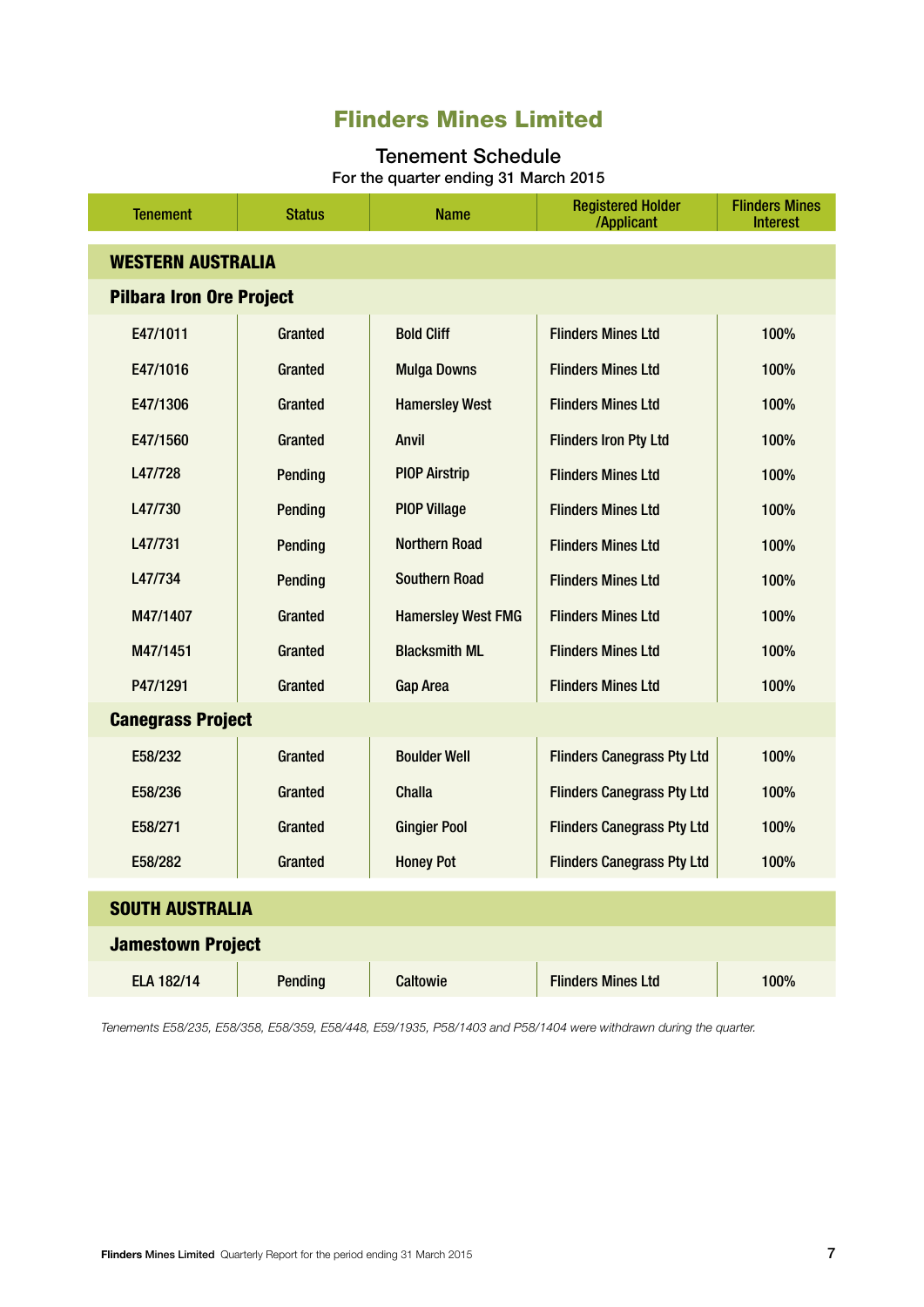### JORC 2012 - Table 1

### Canegrass Gold Project, March 2015

### Section 1 - Sampling Techniques and Data

(Criteria in this section apply to all succeeding sections.)

| <b>Criteria</b>                                      | <b>Commentary</b>                                                                                                                                                                                                                                          |  |  |  |
|------------------------------------------------------|------------------------------------------------------------------------------------------------------------------------------------------------------------------------------------------------------------------------------------------------------------|--|--|--|
| <b>Sampling techniques</b>                           | • Air-Core (AC) drilling was used to collect 1 to 4m downhole samples for assaying.                                                                                                                                                                        |  |  |  |
|                                                      | • Typically, a sample up to 5kg was collected using a riffle splitter. All samples were sent for<br>analysis via ICP-OES and ICP-MS.                                                                                                                       |  |  |  |
|                                                      | • Grade standards (Certified Reference Materials - CRM's) and field duplicate samples<br>were used to monitor analytical accuracy and sampling precision.                                                                                                  |  |  |  |
| <b>Drilling techniques</b>                           | • All downhole samples were collected from Air-Core (AC) drill holes of approximately<br>85mm diameter utilising a tungsten blade bit.                                                                                                                     |  |  |  |
| <b>Drill sample recovery</b>                         | • Sample quality was continuously monitored during drilling to ensure that samples were<br>representative and recoveries maximised.                                                                                                                        |  |  |  |
|                                                      | • AC sample recovery was recorded as good (G) or poor (P) based on visual appraisal of<br>sample size. The majority of all samples were logged as good.                                                                                                    |  |  |  |
|                                                      | • No assessment of loss/gain of fine/coarse material was undertaken.                                                                                                                                                                                       |  |  |  |
| <b>Logging</b>                                       | • Detailed geological logging of all AC holes captured various qualitative and quantitative<br>parameters such as rock type, mineralogy, colour, texture and sample quality.                                                                               |  |  |  |
|                                                      | • AC holes were logged at 1m intervals.                                                                                                                                                                                                                    |  |  |  |
|                                                      | • All AC sample chips and piles were photographed for future reference.                                                                                                                                                                                    |  |  |  |
|                                                      | • Logging data is collected on paper and entered into excel spreadsheets. The data is<br>subsequently validated and downloaded into a dedicated Geobank database for storage.                                                                              |  |  |  |
| Sub-sampling<br>techniques and sample                | • AC drilling samples were collected in pre-labelled bags via a riffle splitter mounted directly<br>below the cyclone.                                                                                                                                     |  |  |  |
| preparation                                          | • All samples were collected dry.                                                                                                                                                                                                                          |  |  |  |
|                                                      | • Samples were stored on site prior to being transported to the laboratory.                                                                                                                                                                                |  |  |  |
|                                                      | • Samples were sorted, dried and weighed at the laboratory where they were then crushed<br>and riffle split to obtain a sub-fraction for pulverisation. The pulverised sample was<br>reduced further and combined with various reagents prior to analysis. |  |  |  |
| <b>Quality of assay data</b><br>and laboratory tests | • All AC samples were submitted to MinAnalytical laboratory in Perth, an accredited<br>laboratory with the National Association of Testing Authorities (NATA).                                                                                             |  |  |  |
|                                                      | • MinAnalytical completed both the sample preparation and analytical assaying.                                                                                                                                                                             |  |  |  |
|                                                      | • All samples were analysed for Gold via ICP-MS and a large number of major and trace<br>elements via ICP-OES.                                                                                                                                             |  |  |  |
|                                                      | • Field duplicates were collected and inserted anonymously into the sample stream at a<br>rate of 2 per 100 samples.                                                                                                                                       |  |  |  |
|                                                      | . Pulp standards (CRM's) were inserted into the sample stream as blind samples by field<br>geologists at a rate of 5 per 100 samples.                                                                                                                      |  |  |  |
|                                                      | • Laboratory duplicates and standards were also used as quality control measures at<br>different sub-sampling stages.                                                                                                                                      |  |  |  |
|                                                      | • No formal analysis of sample size versus grain size has been undertaken, however, the<br>sampling techniques employed are industry best practice.                                                                                                        |  |  |  |
| <b>Verification of</b>                               | • All assays are pending.                                                                                                                                                                                                                                  |  |  |  |
| sampling and assaying                                | . No twinned holes were drilled.                                                                                                                                                                                                                           |  |  |  |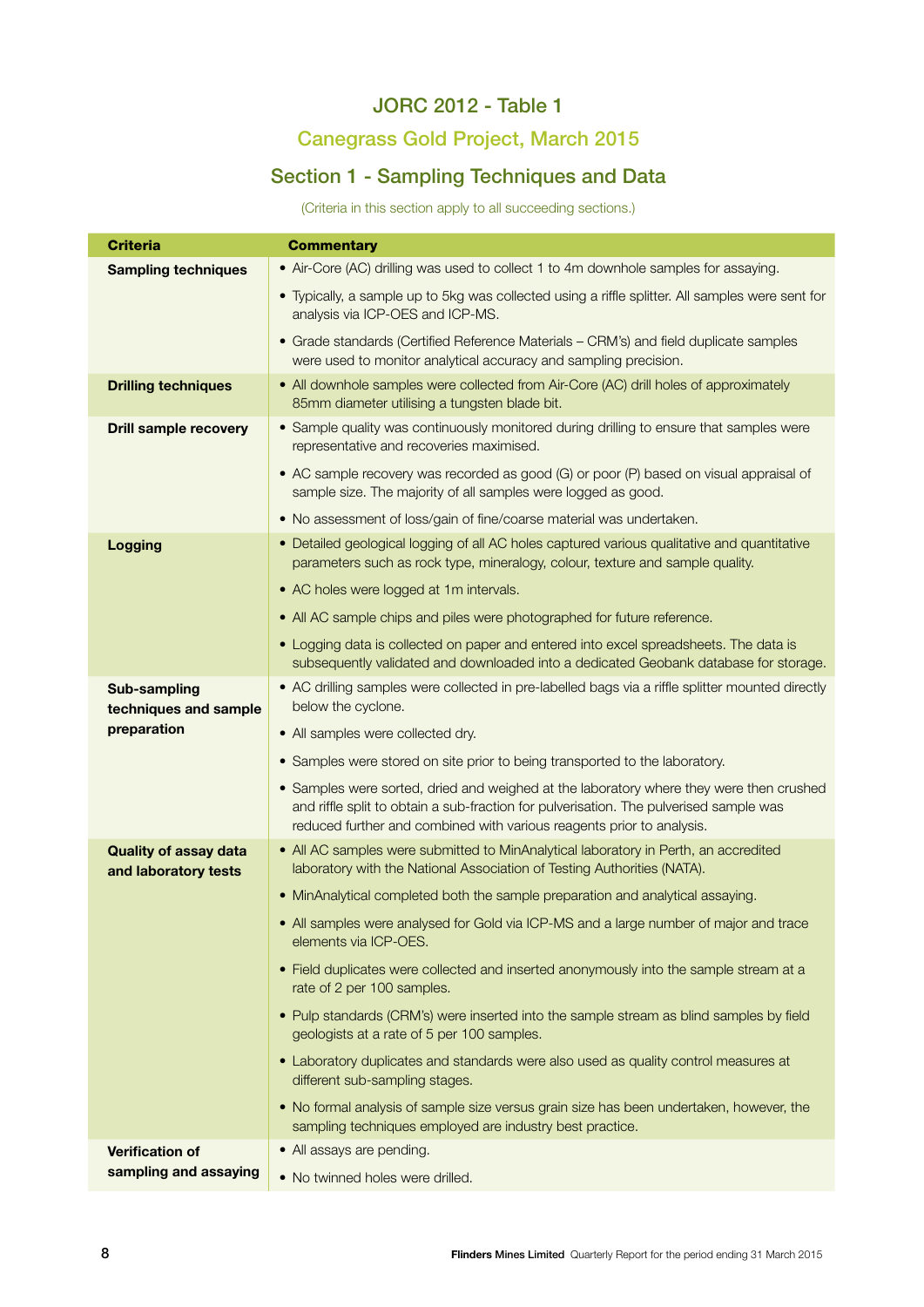| <b>Criteria</b>                                  | <b>Commentary</b>                                                                                                                                                                                                                                              |
|--------------------------------------------------|----------------------------------------------------------------------------------------------------------------------------------------------------------------------------------------------------------------------------------------------------------------|
| <b>Location of data points</b>                   | • Drillhole collar locations have been surveyed using a hand held GPS with an accuracy of<br>< 5m for easting and northing coordinates. The elevation (RL) was determined by placing<br>the hole collar's x, y coordinates on the digital terrain model (DTM). |
|                                                  | • Collar surveys are validated against planned coordinates and the topographic surface.                                                                                                                                                                        |
|                                                  | • Downhole surveys have not been carried out as the vast majority of the drillholes are<br>relatively shallow meaning that any minor departures from the planned drilling direction<br>will have minimal to no impact.                                         |
|                                                  | • The primary grid used is Map Grid of Australia 94, Zone 50 (GDA94). Vertical datum is the<br>Australian Height Datum (AHD).                                                                                                                                  |
| Data spacing and<br>distribution                 | • For the AC drilling, a nominal spacing of approximately 100m by 100m is achieved. Each<br>drill line is offset 50m from the previous to achieve a better coverage of the area.                                                                               |
|                                                  | • No Mineral Resource or Reserve is being reported for this drilling.                                                                                                                                                                                          |
|                                                  | • The majority of samples were composited to 4m intervals with others between 1 to 4m<br>as required depending on hole depth.                                                                                                                                  |
| Orientation of data in<br>relation to geological | • The AC holes were drilled approximately at right angles to the strike and dip of targeted<br>structures and geology where known.                                                                                                                             |
| structure                                        | • The source and orientation of any mineralisation was unknown at the time of drilling.                                                                                                                                                                        |
| <b>Sample security</b>                           | • Sample chain of custody is managed by Flinders.                                                                                                                                                                                                              |
|                                                  | • Samples in calico bags are packed into polyweave bags and then placed into heavy duty<br>bulk bags for transport to Mt Magnet. They are then transported via commercial freight<br>directly to the laboratory.                                               |
|                                                  | • Consignment notes for each submission are tracked and monitored.                                                                                                                                                                                             |
| <b>Audits or reviews</b>                         | • No formal audits or reviews have been undertaken.                                                                                                                                                                                                            |

### Section 2 - Reporting of Exploration Results

(Criteria listed in the preceding section also apply to this section.)

| <b>Criteria</b>                                   | <b>Commentary</b>                                                                                                                                                                                                                                                                                                                                                                                                                                                                                                                                                                                                                                                                                                                                                                                                                                  |
|---------------------------------------------------|----------------------------------------------------------------------------------------------------------------------------------------------------------------------------------------------------------------------------------------------------------------------------------------------------------------------------------------------------------------------------------------------------------------------------------------------------------------------------------------------------------------------------------------------------------------------------------------------------------------------------------------------------------------------------------------------------------------------------------------------------------------------------------------------------------------------------------------------------|
| <b>Mineral tenement and</b><br>land tenure status | • The Canegrass Gold Project comprises three 100% FMS owned tenements, E58/232,<br>E58/236 and E58/282, located approximately 60km SE of Mt Magnet.                                                                                                                                                                                                                                                                                                                                                                                                                                                                                                                                                                                                                                                                                                |
|                                                   | • Part of the Honeypot Prospect is covered by Prospecting Licences (P58/1584 and<br>P58/1585), held by a third party.                                                                                                                                                                                                                                                                                                                                                                                                                                                                                                                                                                                                                                                                                                                              |
|                                                   | • The tenements lie within the Badimia Native Title Claim.                                                                                                                                                                                                                                                                                                                                                                                                                                                                                                                                                                                                                                                                                                                                                                                         |
|                                                   | • The tenements straddle the boundary between the Challa and Windimurra Pastoral<br>Stations.                                                                                                                                                                                                                                                                                                                                                                                                                                                                                                                                                                                                                                                                                                                                                      |
| <b>Exploration done by</b><br>other parties       | • Very little previous exploration has been undertaken by other parties in the immediate<br>area of the drilling. However, regional rock chip and soil sampling programs have been<br>undertaken by various explorers. Maximus Resources drilled a small number of AC and<br>RC holes in the area. Flinders have also defined Magnetite Fe-V resources within the<br>region.                                                                                                                                                                                                                                                                                                                                                                                                                                                                       |
| Geology                                           | • The local geology is dominated by the Windimurra Igneous Complex (WIC). The WIC is<br>a large differentiated layered ultramafic to mafic intrusion emplaced within the Yilgarn<br>craton of Western Australia. It outcrops over an area of approximately 2,500km <sup>2</sup> and has<br>an age of approximately 2,800Ma. The complex is dominantly comprised of rocks that<br>can broadly be classified as gabbroic in composition. It is dissected by large scale, strike<br>slip shear zones. The mineralisation appears to be associated with structurally late and<br>undeformed quartz veining. In the case of the Honeypot prospect, the quartz veining and<br>gold may be associated with a late crosscutting granitic dyke. Both prospects are close<br>to large late stage brittle fault zones identified on regional magnetic images. |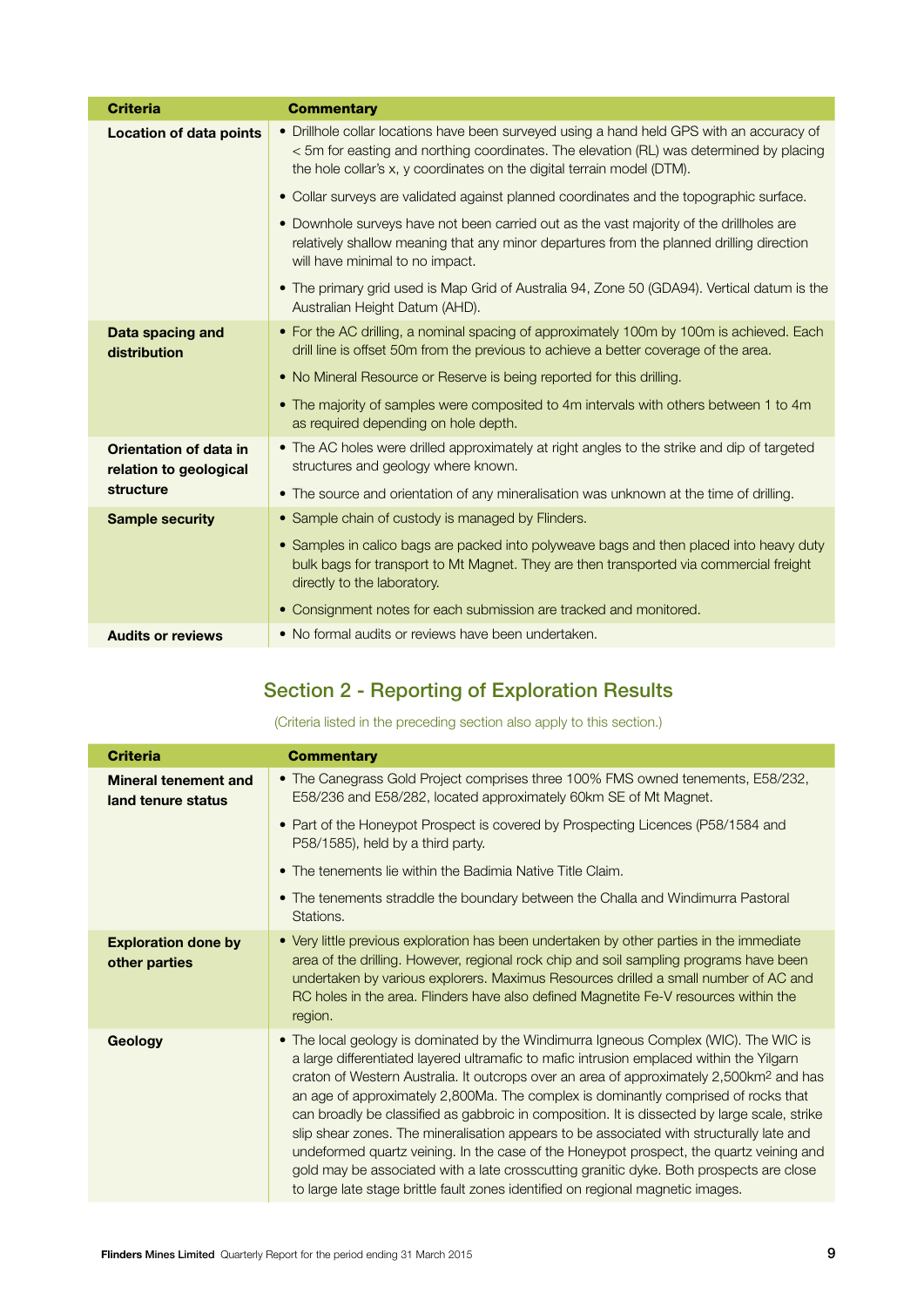| <b>Criteria</b>                                                               | <b>Commentary</b>                                                                                                                                                                                                                                                                                                                                    |
|-------------------------------------------------------------------------------|------------------------------------------------------------------------------------------------------------------------------------------------------------------------------------------------------------------------------------------------------------------------------------------------------------------------------------------------------|
| <b>Drill hole Information</b>                                                 | • A total of 106 AC holes for 1,904m were drilled at the Honeypot Prospect and 30 AC<br>holes for 753m at the Boulder Prospect. Relevant details for all drill holes are tabulated in<br>the accompanying release.                                                                                                                                   |
| Data aggregation<br>methods                                                   | • No intersections have been defined as assays are still pending.                                                                                                                                                                                                                                                                                    |
| <b>Relationship between</b><br>mineralisation widths<br>and intercept lengths | • No intersections have been defined as assays are still pending.                                                                                                                                                                                                                                                                                    |
| <b>Diagrams</b>                                                               | • Appropriate diagrams are included as parts of the accompanying release, including a<br>plan of drill hole collar locations.                                                                                                                                                                                                                        |
| <b>Balanced reporting</b>                                                     | • Information for all drill holes has been reported. Assays are still pending and will be<br>reported when available.                                                                                                                                                                                                                                |
| <b>Other substantive</b><br>exploration data                                  | • There is very little outcrop in the drilling areas. The AC drilling has been undertaken to<br>identify the source of significant Au in soil anomalies identified via sampling in 2012/13.<br>A detailed ground magnetic survey was also undertaken at this time to help identify<br>geological and basement structural controls on mineralisation. |
| <b>Further work</b>                                                           | • There are currently no plans to undertake further drilling or exploration activities, however<br>this may change after all assays have been received and interpreted.                                                                                                                                                                              |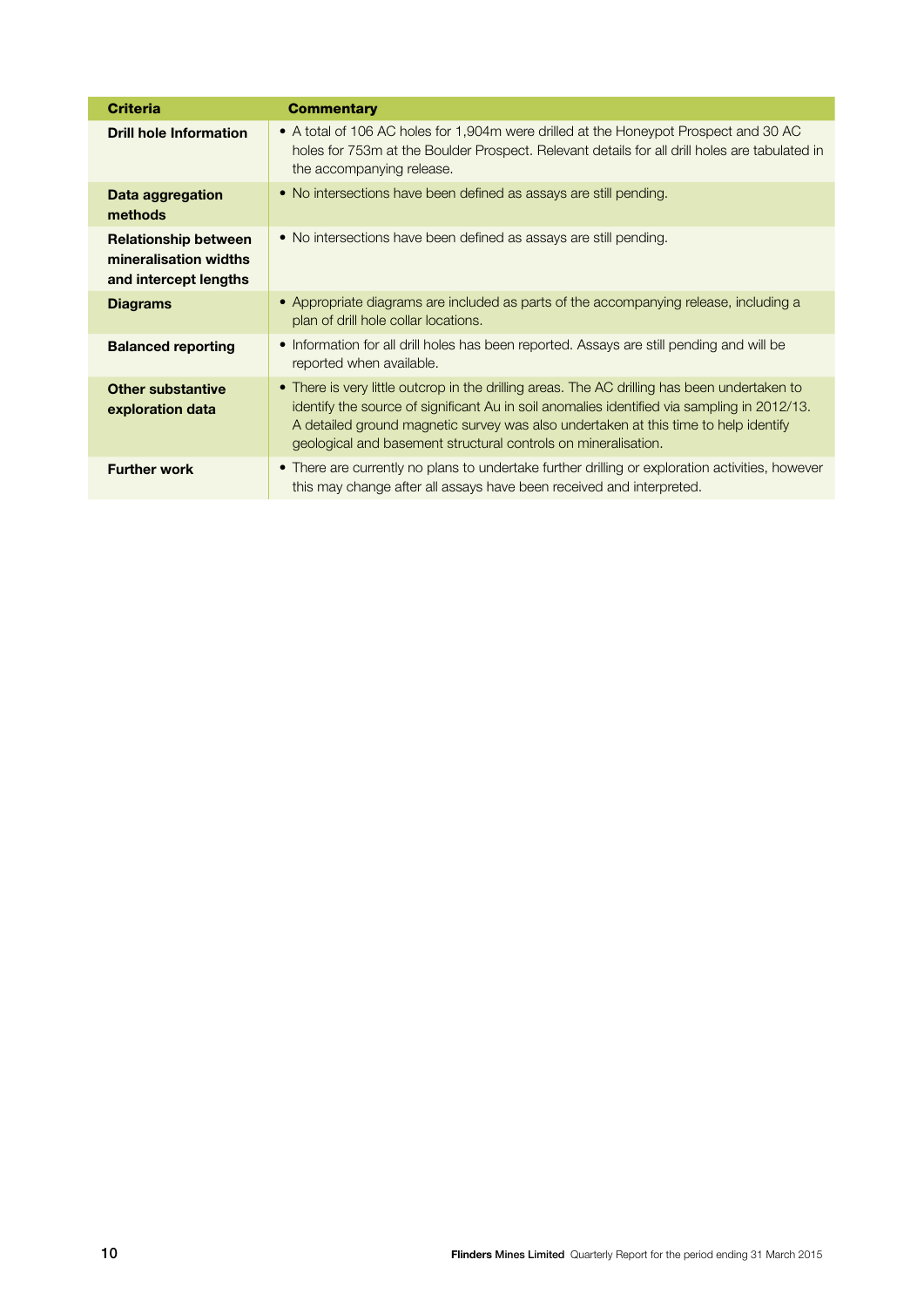Rule 5.3

## **Appendix 5B**

### Mining exploration entity and oil and gas exploration entity quarterly report

Introduced 01/07/96 Origin Appendix 8 Amended 01/07/97, 01/07/98, 30/09/01, 01/06/10, 17/12/10

|                      | Name of entity                                                                                   |                                   |                                       |  |
|----------------------|--------------------------------------------------------------------------------------------------|-----------------------------------|---------------------------------------|--|
|                      | <b>Flinders Mines Limited</b>                                                                    |                                   |                                       |  |
| <b>ABN</b>           |                                                                                                  | Quarter ended ("current quarter") |                                       |  |
|                      | 46 091 118 044                                                                                   | 31 March 2015                     |                                       |  |
|                      | <b>Consolidated statement of cash flows</b>                                                      |                                   |                                       |  |
|                      | Cash flows related to operating activities                                                       | Current quarter<br>\$A'000        | Year to date<br>(9 months)<br>\$A'000 |  |
| 1.1                  | Receipts from product sales and related<br>debtors                                               |                                   |                                       |  |
| 1.2                  | Payments for:<br>(a) exploration & evaluation<br>(b) development<br>(c) production               | (1,773)                           | (7,510)                               |  |
|                      | (d) administration                                                                               | (266)                             | (2,341)                               |  |
| 1.3<br>1.4           | Dividends received<br>Interest and other items of a similar<br>nature received                   | 56                                | 190                                   |  |
| 1.5<br>1.6<br>1.7    | Interest and other costs of finance paid<br>Income taxes paid<br>Other (R&D rebates)             |                                   |                                       |  |
|                      | Net operating cash flows                                                                         | (1,983)                           | (9,661)                               |  |
|                      | Cash flows related to investing<br>activities                                                    |                                   |                                       |  |
| 1.8                  | Payment for purchases of:<br>(a) prospects<br>(b) equity investments<br>(c) other fixed assets   |                                   | (19)                                  |  |
| 1.9                  | Proceeds from sale of:<br>(a) prospects<br>(b) equity investments<br>(c) other fixed assets      |                                   |                                       |  |
| 1.10<br>1.11<br>1.12 | Loans to other entities<br>Loans repaid by other entities<br>Other (provide details if material) |                                   |                                       |  |
|                      | Net investing cash flows                                                                         |                                   | (19)                                  |  |
| 1.13                 | Total operating and investing cash flows<br>(carried forward)                                    | (1,983)                           | (9,680)                               |  |

<sup>+</sup> See chapter 19 for defined terms.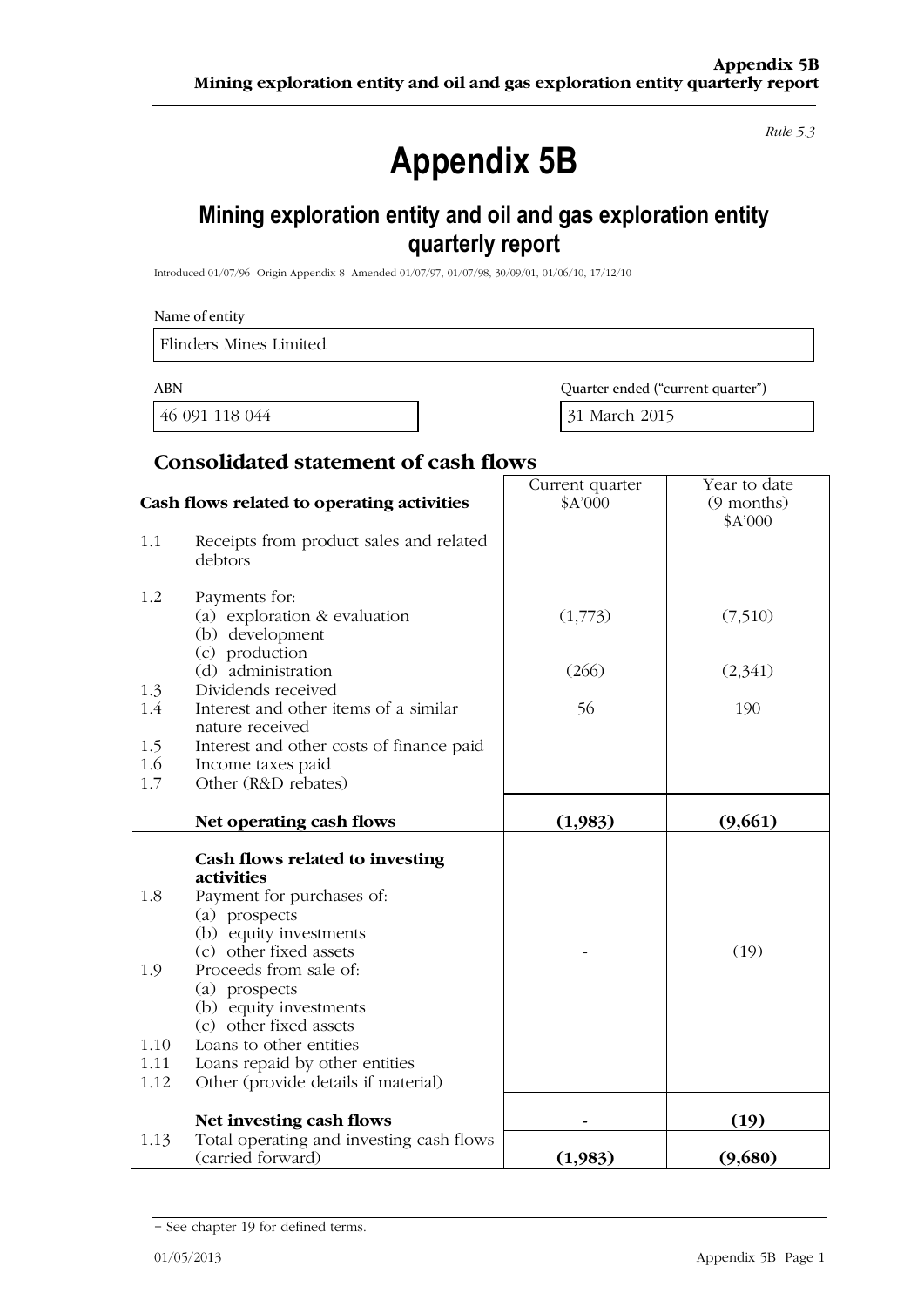| 1.13 | Total operating and investing cash flows<br>(brought forward) | (1,983) | (9,680)  |
|------|---------------------------------------------------------------|---------|----------|
|      | Cash flows related to financing<br><i>activities</i>          |         |          |
| 1.14 | Proceeds from issues of shares, options,<br>etc.              |         | 5,256    |
| 1.15 | Proceeds from sale of forfeited shares                        |         |          |
| 1.16 | Proceeds from borrowings                                      |         |          |
| 1.17 | Repayment of borrowings                                       |         |          |
| 1.18 | Dividends paid                                                |         |          |
| 1.19 | Other (provide details if material)                           |         |          |
|      | Net financing cash flows                                      |         | 5,256    |
|      | Net increase (decrease) in cash held                          | (1,983) | (4, 424) |
| 1.20 | Cash at beginning of quarter/year to<br>date                  | 7,428   | 9,869    |
| 1.21 | Exchange rate adjustments to item 1.20                        |         |          |
| 1.22 | Cash at end of quarter                                        | 5,445   | 5,445    |

Payments to directors of the entity and associates of the directors Payments to related entities of the entity and associates of the related entities

|      |                                                                       | Current quarter<br>\$A'000 |
|------|-----------------------------------------------------------------------|----------------------------|
| 1.23 | Aggregate amount of payments to the parties included in<br>item $1.2$ | 90                         |
| 1.24 | Aggregate amount of loans to the parties included in item<br>1.10     |                            |

Explanation necessary for an understanding of the transactions 1.25

#### Non-cash financing and investing activities

Details of financing and investing transactions which have had a material effect on  $2.1$ consolidated assets and liabilities but did not involve cash flows

 $2.2$ Details of outlays made by other entities to establish or increase their share in projects in which the reporting entity has an interest

<sup>+</sup> See chapter 19 for defined terms.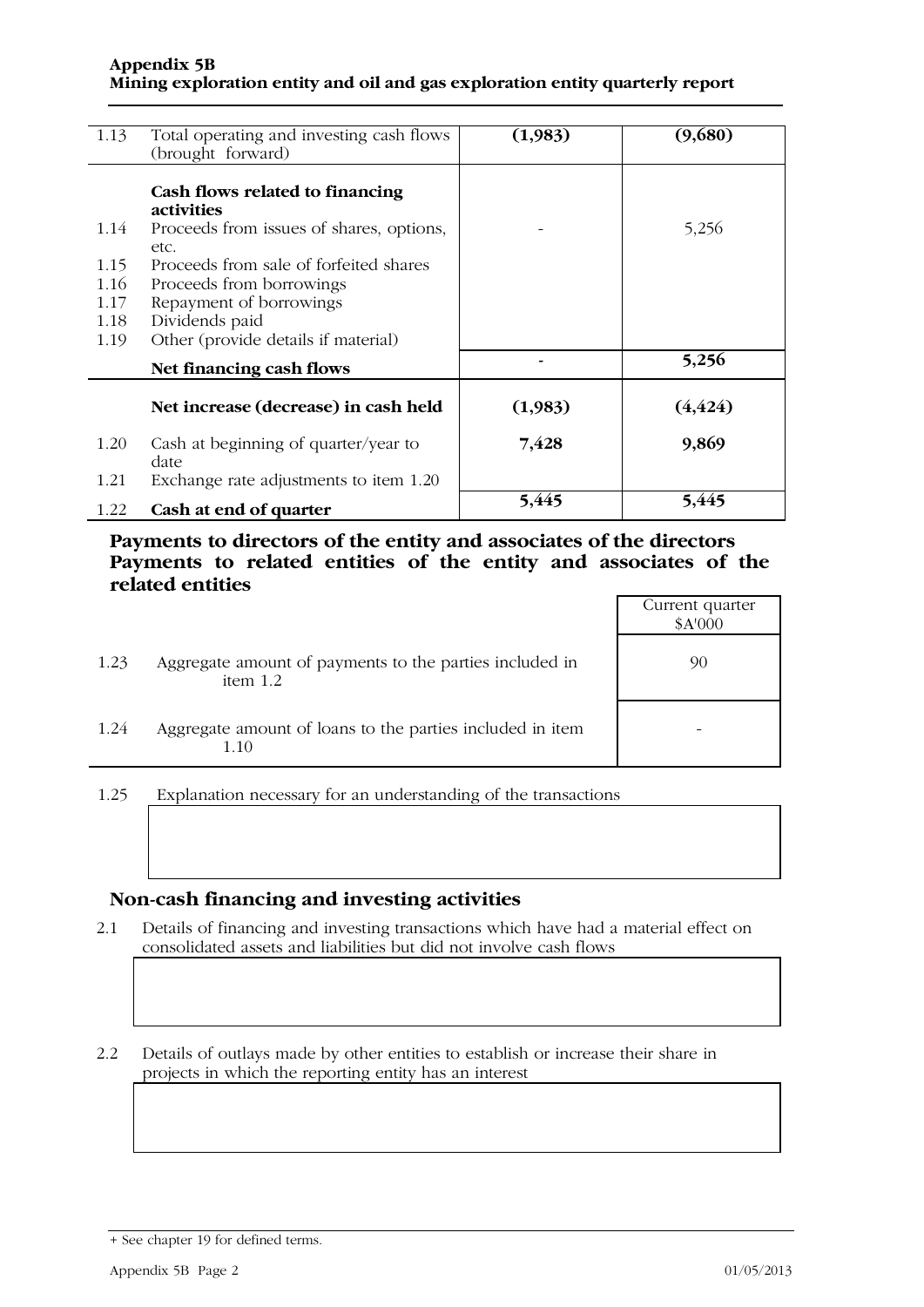### **Financing facilities available**

Add notes as necessary for an understanding of the position.

|     |                             | Amount available<br>\$A'000 | Amount used<br>\$A'000 |
|-----|-----------------------------|-----------------------------|------------------------|
| 3.1 | Loan facilities             |                             |                        |
| 3.2 | Credit standby arrangements |                             |                        |
|     |                             |                             |                        |

### Estimated cash outflows for next quarter

|     | Estimated cash outflows for next quarter |         |  |  |  |  |
|-----|------------------------------------------|---------|--|--|--|--|
|     |                                          | \$A'000 |  |  |  |  |
| 4.1 | Exploration and evaluation               | 625     |  |  |  |  |
| 4.2 | Development                              |         |  |  |  |  |
| 4.3 | Production                               | -       |  |  |  |  |
| 4.4 | Administration                           | 588     |  |  |  |  |
|     | Total                                    | 1,213   |  |  |  |  |

### **Reconciliation of cash**

J.

| Reconciliation of cash at the end of the<br>quarter (as shown in the consolidated<br>statement of cash flows) to the related items in<br>the accounts is as follows. |                                                     | Current quarter<br>\$A'000 | Previous quarter<br>\$A'000 |  |
|----------------------------------------------------------------------------------------------------------------------------------------------------------------------|-----------------------------------------------------|----------------------------|-----------------------------|--|
| 5.1                                                                                                                                                                  | Cash on hand and at bank                            | 1,581                      | 1,138                       |  |
| 5.2                                                                                                                                                                  | Deposits at call                                    | 3,864                      | 6,290                       |  |
| 5.3                                                                                                                                                                  | Bank overdraft                                      |                            |                             |  |
| 5.4                                                                                                                                                                  | Other (provide details)                             |                            |                             |  |
|                                                                                                                                                                      | <b>Total: cash at end of quarter (item</b><br>1.22) | 5,445                      | 7,428                       |  |

 $\overline{\phantom{0}}$ 

<sup>+</sup> See chapter 19 for defined terms.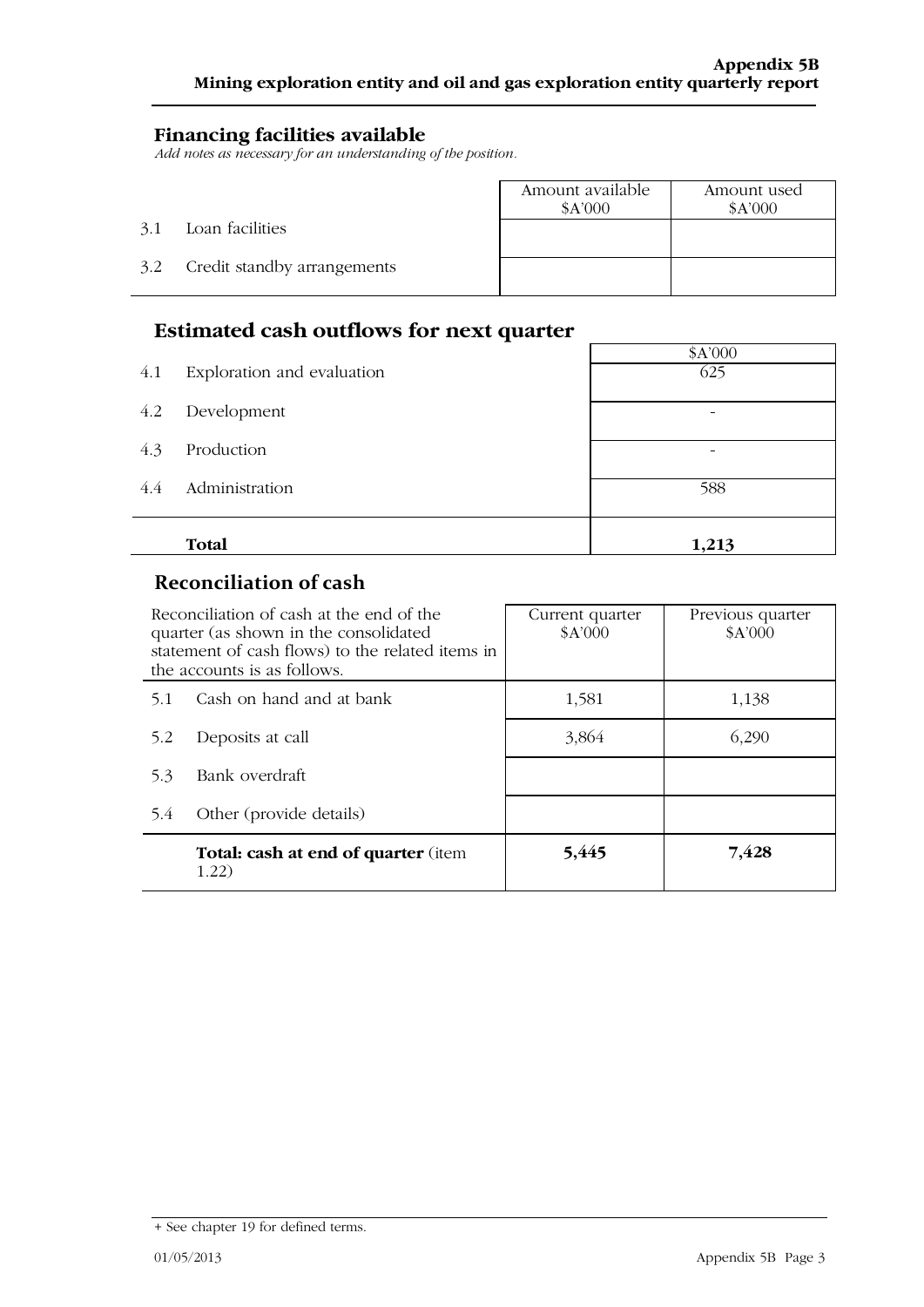### Changes in interests in mining tenements

|     |                                                                                      | Tenement  | Nature of interest         | Interest at | Interest at |
|-----|--------------------------------------------------------------------------------------|-----------|----------------------------|-------------|-------------|
|     |                                                                                      | reference | (note (2))                 | beginning   | end of      |
|     |                                                                                      |           |                            | of quarter  | quarter     |
| 6.1 | Interests in mining                                                                  | E58/235   | All interests relinquished | 100%        | Nil         |
|     | tenements and                                                                        | E58/358   | All interests relinquished | 100%        | Nil         |
|     | petroleum tenements                                                                  | E58/359   | All interests relinquished | 100%        | Nil         |
|     | relinquished, reduced                                                                | E58/448   | All interests relinquished | 100%        | Nil         |
|     | or lapsed                                                                            | E59/1935  | All interests relinquished | 100%        | Nil         |
|     |                                                                                      | P58/1403  | All interests relinquished | 100%        | Nil         |
|     |                                                                                      | P58/1404  | All interests relinquished | 100%        | Nil         |
|     |                                                                                      |           |                            |             |             |
| 6.2 | Interests in mining<br>tenements and<br>petroleum tenements<br>acquired or increased |           |                            |             |             |

**Issued and quoted securities at end of current quarter**<br>Description includes rate of interest and any redemption or conversion rights together with prices and dates.

|     |                                                                                                                                                     | Total number  | Number<br>quoted | Issue price per<br>security (see<br>note 3) (cents) | Amount paid up<br>per security (see<br>note 3) (cents) |
|-----|-----------------------------------------------------------------------------------------------------------------------------------------------------|---------------|------------------|-----------------------------------------------------|--------------------------------------------------------|
| 7.1 | Preference<br><sup>+</sup> securities<br>(description)                                                                                              |               |                  |                                                     |                                                        |
| 7.2 | Changes<br>during quarter<br>(a) Increases<br>through<br>issues<br>(b) Decreases<br>through<br>returns of<br>capital, buy-<br>backs,<br>redemptions |               |                  |                                                     |                                                        |
| 7.3 | +Ordinary<br>securities                                                                                                                             | 2,762,995,689 | 2,762,995,689    |                                                     |                                                        |
| 7.4 | Changes<br>during quarter<br>(a) Increases<br>through<br>issues<br>(b) Decreases<br>through<br>returns of<br>capital, buy-<br>backs                 |               |                  |                                                     |                                                        |

<sup>+</sup> See chapter 19 for defined terms.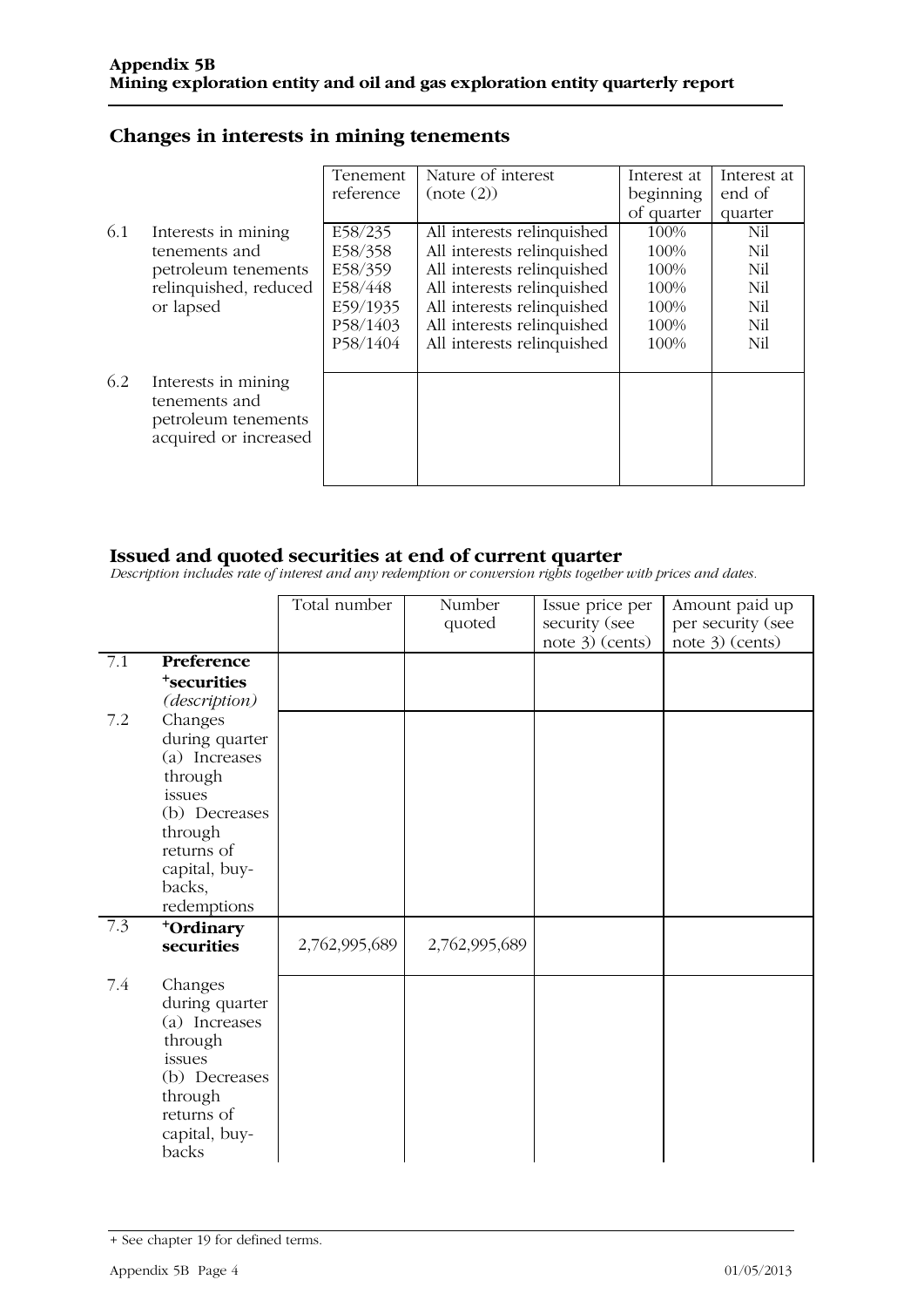| $\overline{7.5}$ | <sup>+</sup> Convertible |         |                |             |
|------------------|--------------------------|---------|----------------|-------------|
|                  | debt                     |         |                |             |
|                  | securities               |         |                |             |
|                  | (description)            |         |                |             |
| 7.6              | Changes                  |         |                |             |
|                  | during quarter           |         |                |             |
|                  | (a) Increases            |         |                |             |
|                  | through issues           |         |                |             |
|                  | (b) Decreases            |         |                |             |
|                  | through                  |         |                |             |
|                  | securities               |         |                |             |
|                  | matured,                 |         |                |             |
|                  | converted                |         |                |             |
| 7.7              | Options                  |         | Exercise price | Expiry date |
|                  | (description             | 120,000 | \$0.085        | 30/06/2015  |
|                  | and                      |         |                |             |
|                  | conversion               |         |                |             |
|                  | factor)                  |         |                |             |
| 7.8              | Issued during            |         |                |             |
|                  | quarter                  |         |                |             |
| 7.9              | Exercised                |         |                |             |
|                  | during quarter           |         |                |             |
| 7.10             | Expired                  |         |                |             |
|                  | during quarter           |         |                |             |
| 7.11             | <b>Debentures</b>        |         |                |             |
|                  | (totals only)            |         |                |             |
| 7.12             | <b>Unsecured</b>         |         |                |             |
|                  | notes (totals            |         |                |             |
|                  | only)                    |         |                |             |
|                  |                          |         |                |             |

<sup>+</sup> See chapter 19 for defined terms.